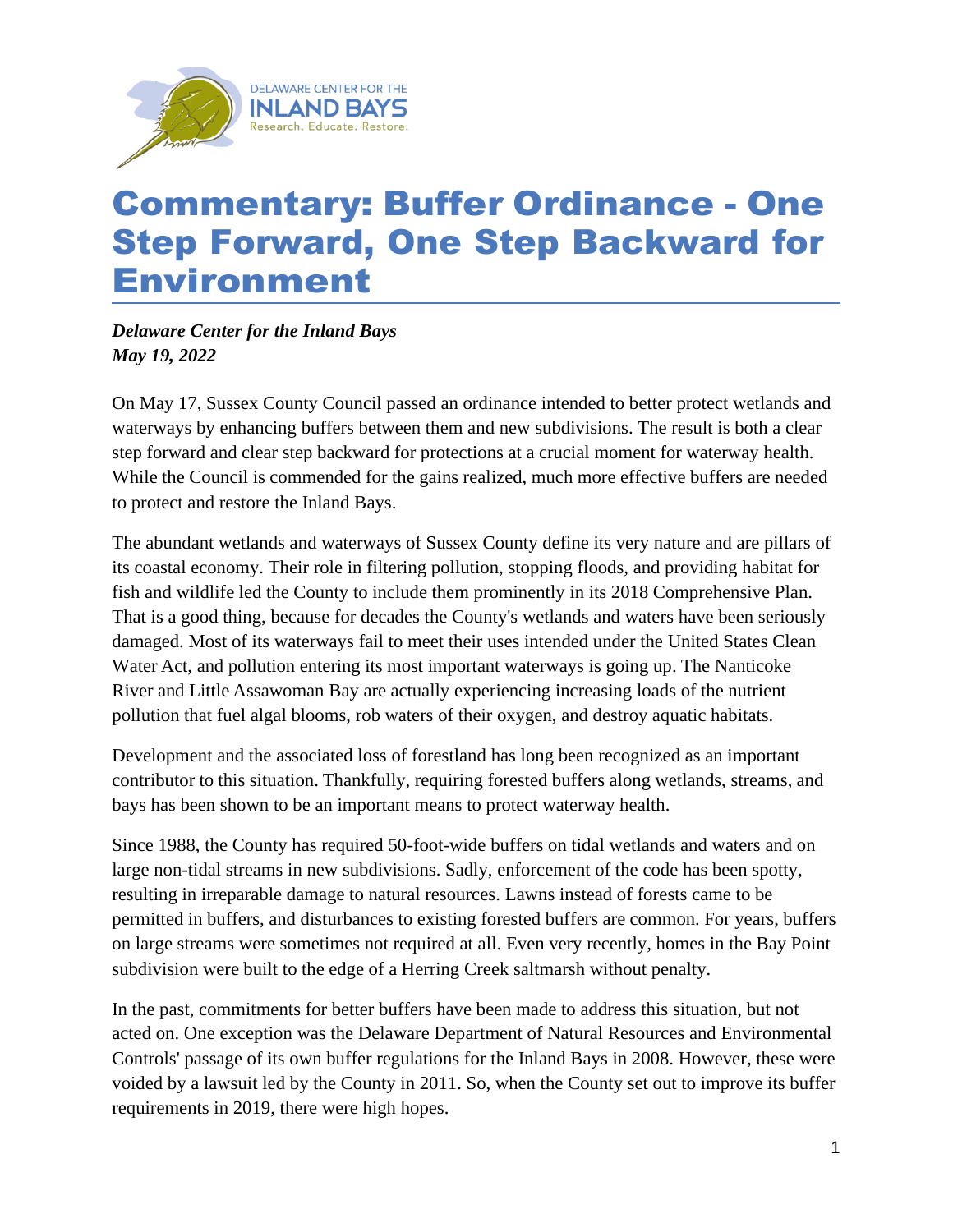

After extensive stakeholder input and a remarkable amount of public outcry for better buffers, the new ordinance includes both steps forward and steps backwards to protect wetlands and water resources.

The steps forward include the addition of measures to better protect buffers from disturbance. Examples are a prohibition of residential lot lines within buffers, a requirement for buffer management plans, and specific penalties for violations.

The extent and width of buffers was also increased. Buffers of 30 feet were added to small streams and non-tidal wetlands, and buffers on tidal waters and wetlands were enlarged from 50 to 100 feet. These increases are effective because any size buffer helps to protect waterways, and wider buffers do a better job. The 50-foot buffer on large streams was not increased, however, with no explanation why.

The steps backward include allowing non-forested buffers. This is a significant rollback from the previous ordinance's requirement of "natural vegetation," which in our neck of the woods is. well, woods. Forests provide better pollution control, better protection from disturbance, and provide the essential habitat needed for many sensitive species in the adjacent waters and wetlands. The ordinance also made it clear that if forests are removed prior to applying for a subdivision permit, they do not have to be re-established.

Another step backward is the inclusion of options to reduce buffers on a new development in exchange for protecting buffers or other natural areas offsite. Because these other areas could be miles away, the options defeat the purpose of buffers to protect the wetlands and waters impacted by the new development. In one option, buffers of large streams can be reduced from 50 feet to 25 feet. Another option allows the removal of a buffer that separates an existing subdivision from a new subdivision in exchange for protecting the forest in a waterway buffer.

While the gains in protection are a step in the right direction, they are inadequate to meet the unprecedented stresses to the County's water resources from development and climate change. The widths of the new buffers remain far less than what is recommended by the peer-reviewed scientific literature to protect waterway health. For example, buffers of a minimum 100 feet are recommended for large streams. The new buffers are also far less protective than overall wider and forested buffers required by nearby jurisdictions in Delaware, Maryland, and New Jersey.

In contrast to the ordinance's achievements, the rollbacks on protection present a fundamental challenge to the protection of the County's water resources. During the roughly three years it took to pass the ordinance, the County received applications for over 84 major new subdivisions. This breathtaking amount of growth is often near waterways and in areas vulnerable to